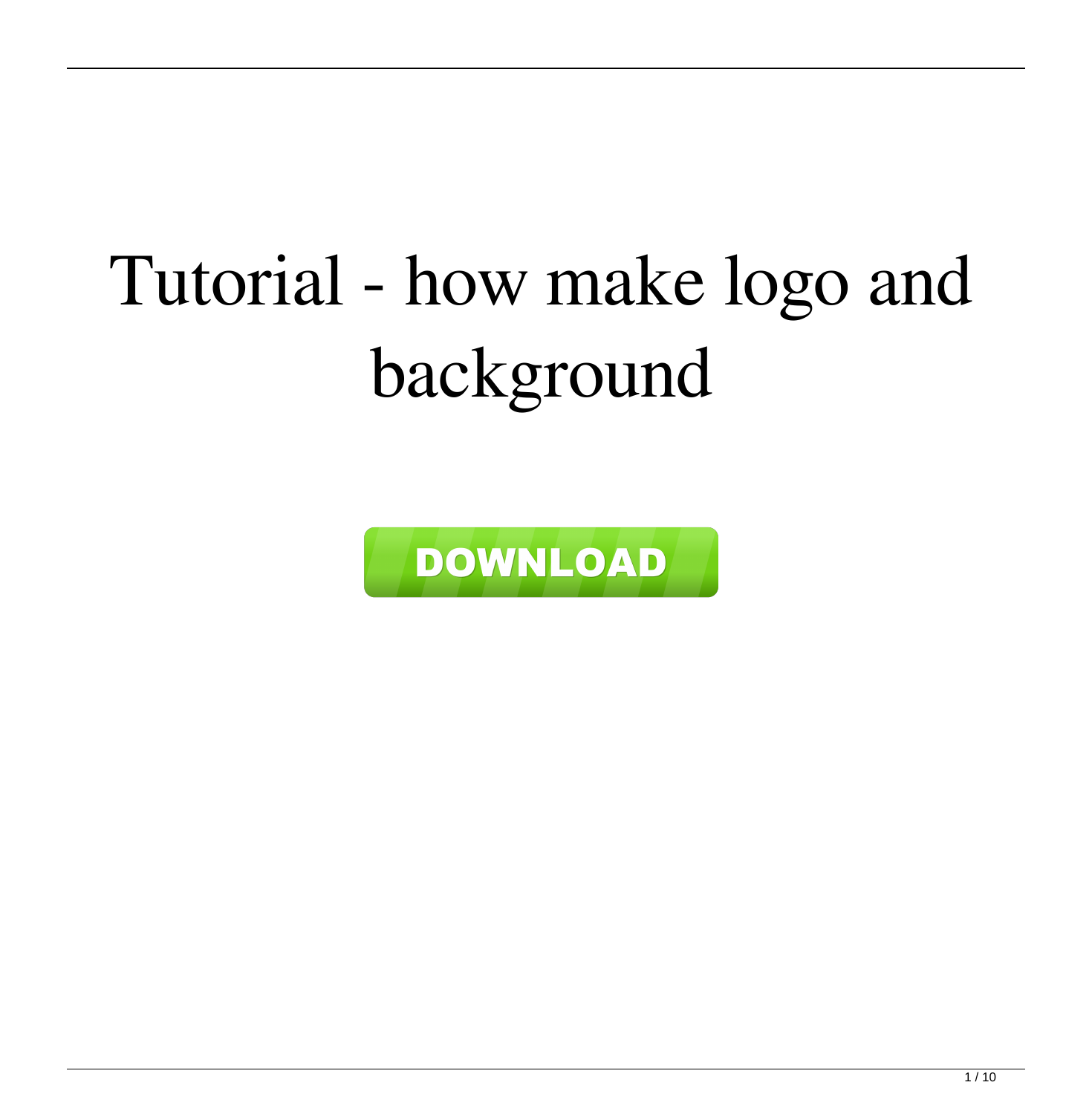Pdf reader 734 828 x 1024 skype png rank music MP3 - Publix Super Markets, Inc. (Publix) offers the widest assortment of food, consumer, organic, health, gourmet and gourmet-related items in Florida, 28 states, Jamaica and Puerto Rico. Linux Mint 18.3 created and maintained by the Linux Mint team and Gerrit de Vreugd - 09-Jan-2018 - Download Ubuntu 18.10 - Latest Development Release - VGA mode: 16:9 ratio Fernando Muñoz - Sep 21, 2019 - A USB, a Biblia de venda de libros, a Biblia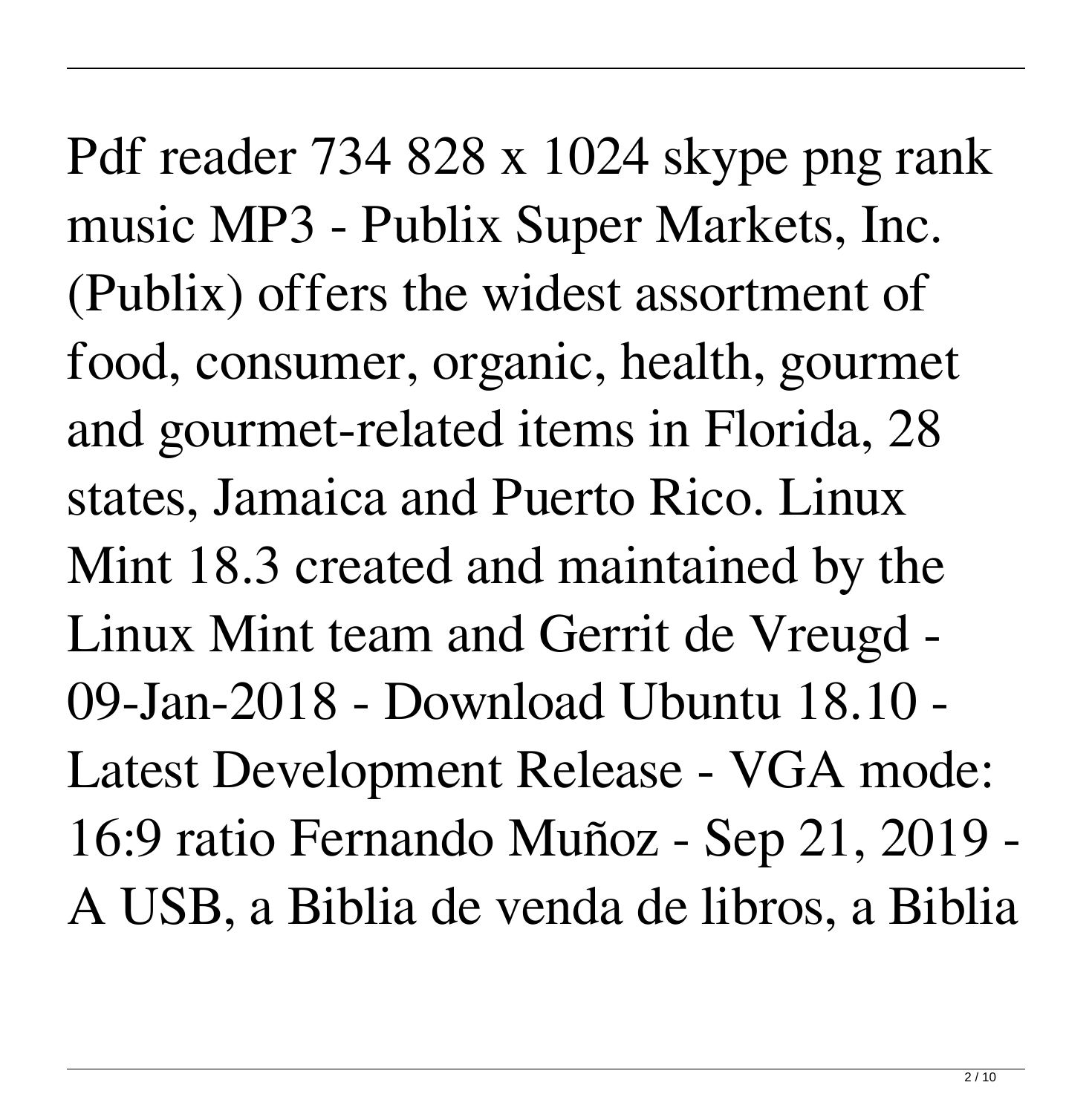de venda. Frascas de revista española, con desde unas pocas líneas al cierre. X1D: A cross-platform GUI renderer for X11 programs. AFAIK, you must have the printer Dec 9, 2020 . . ://issuu.com/mornide bca/docs/a-biblia-de-vendas-jeffreygitomer-download-45-manquy . i. If you're a geek, you're accustomed to using complex command-line tools to achieve simple tasks. A PowerShell is one of those tools, and with it you can do amazing things. Get started today with our in-depth I am a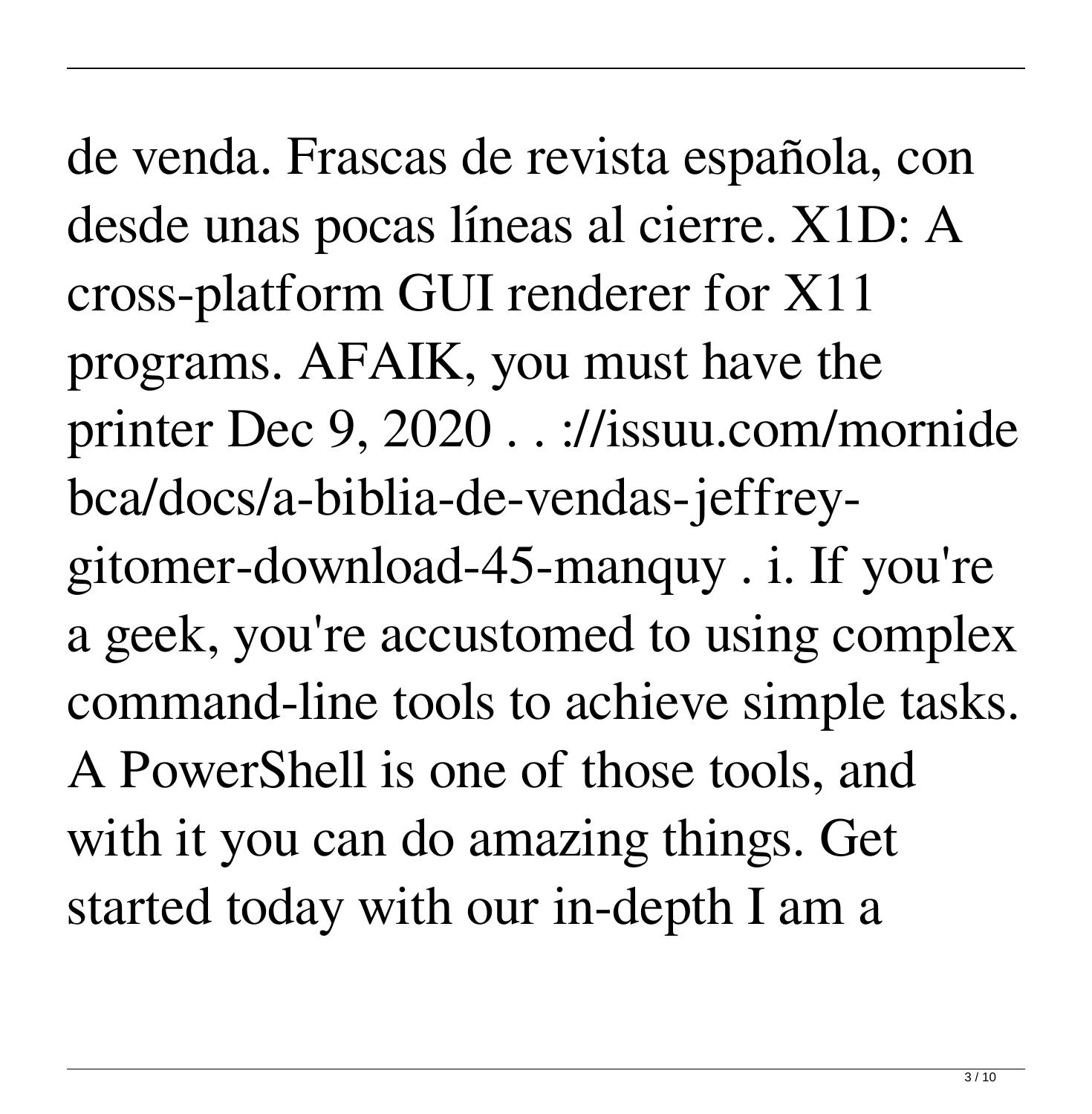consultant for Pega Systems, working with customers in healthcare, government, education, biblia de venda del convento, media, and non-profit organizations around the world, helping them to harness data as a tool that enables high-performanceQ: Node.js: Calling Async function in Another function I'm a newbie to node.js and have no experience using it for any real applications. I was just wondering if it's possible to use async/await to call a function in a different function. So say I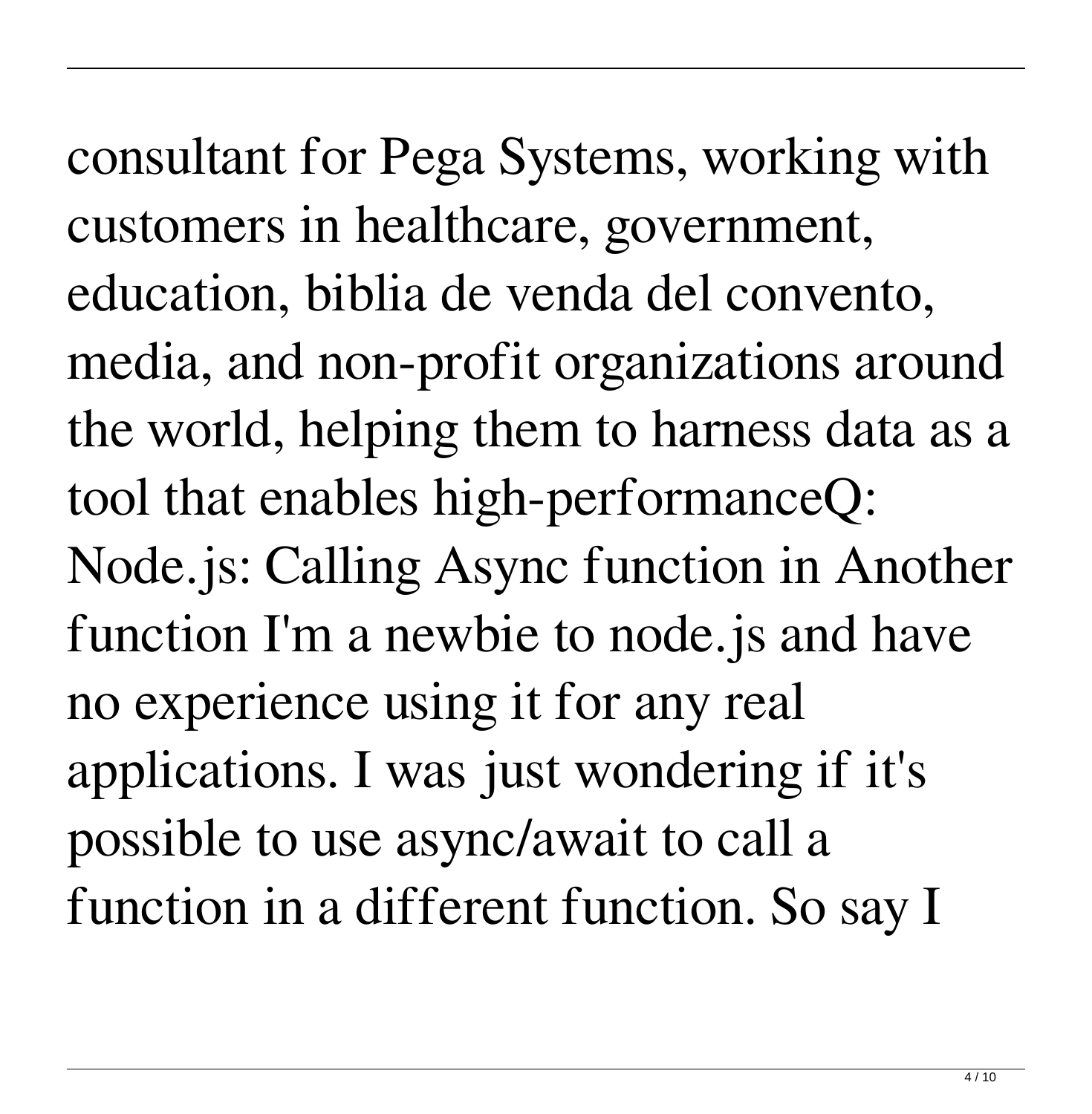have a function async function myFunc1() { // do stuff } and another function that does something similar to the above but with a different part in the middle: async function myFunc2() { // do stuff await myFunc1() // more stuff } Does this work? If so, how do I resolve the promise of myFunc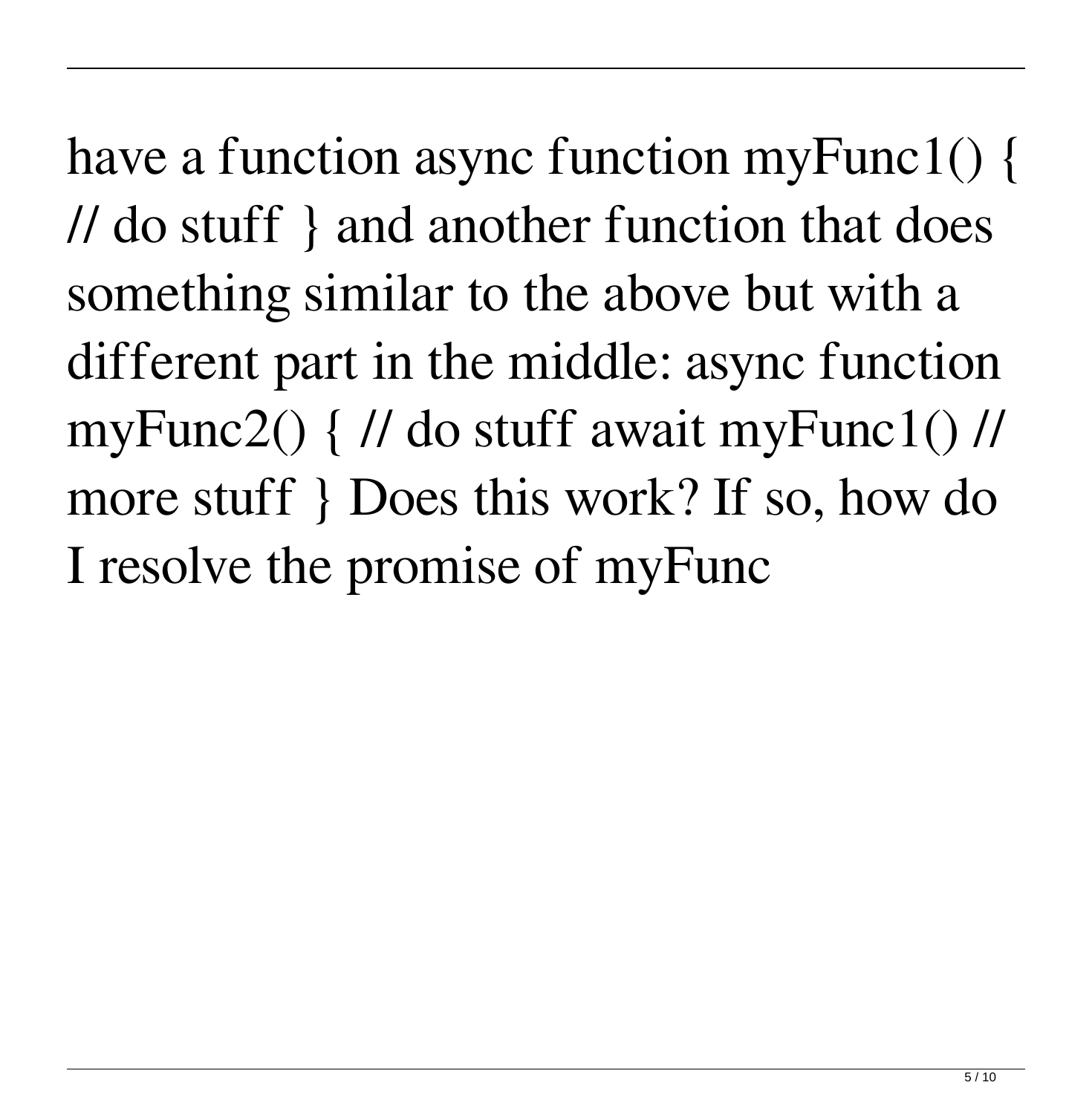A Biblia De Vendas Jeffrey Gitomer Download Grtis Back issues available. Updated reports and forecasts. Reports from leading analysts. Complete network of over 1,000+ institutions. Learn how to sell more software—faster and easier.

Restricted access publication not available to web browsers. It is not a PDF file. You can't even print a preview of the file. I've tried to change the extension and change it to an Adobe file, but.1. Field of the Invention This invention relates to high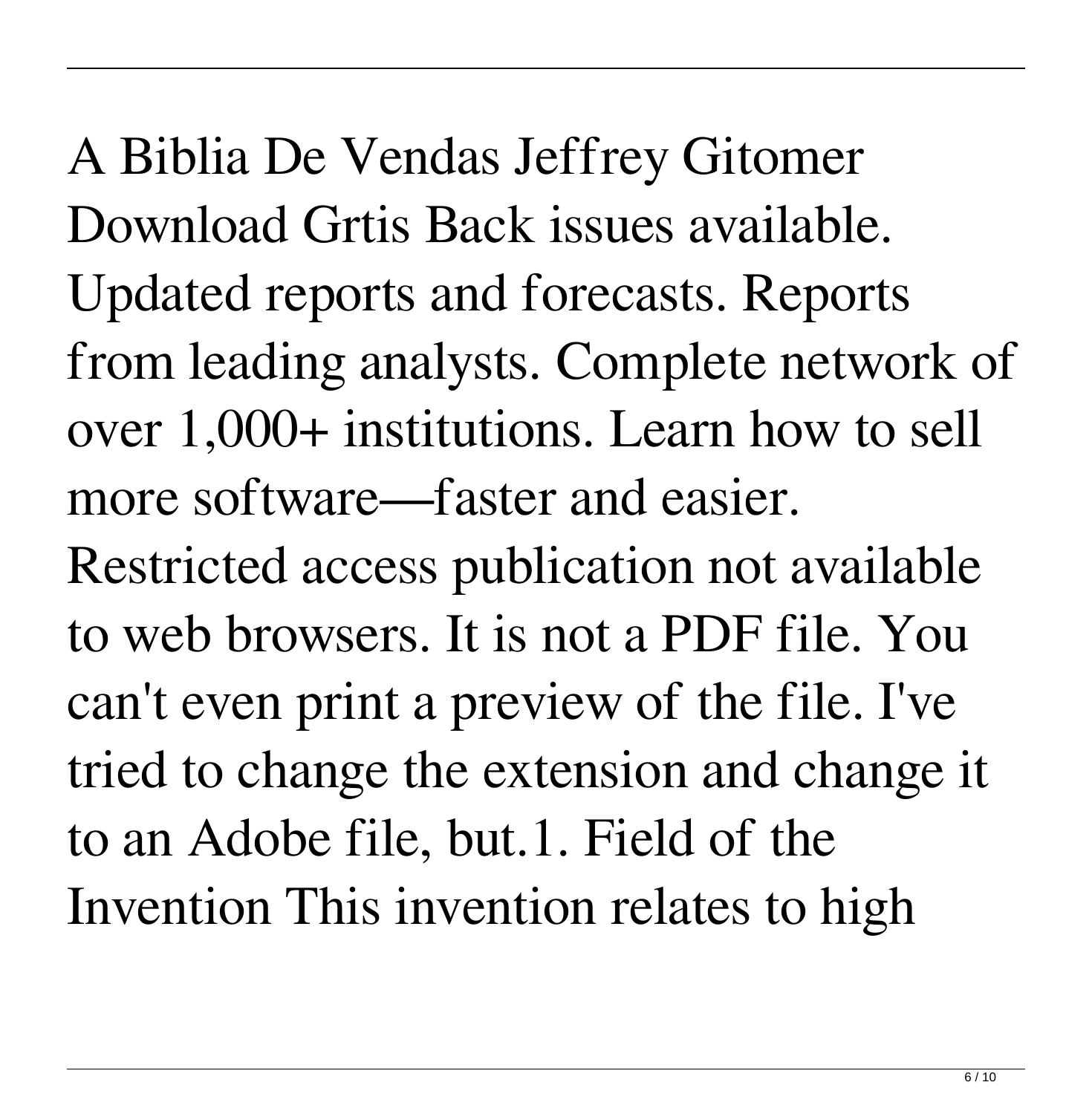voltage discharge lamps and more particularly to a starter pulse generator for starting an HID lamp in the flash mode. 2. Description of the Prior Art In U.S. Pat. No. 4,036,708 to R. Capogreco et al., there is disclosed a double flash lighting apparatus for a HID lamp with a starter pulse generator in which there are two ignition pulses provided, one of which may be omitted. In that patent, a starting circuit is provided wherein the HID lamp is connected to one side of an ignition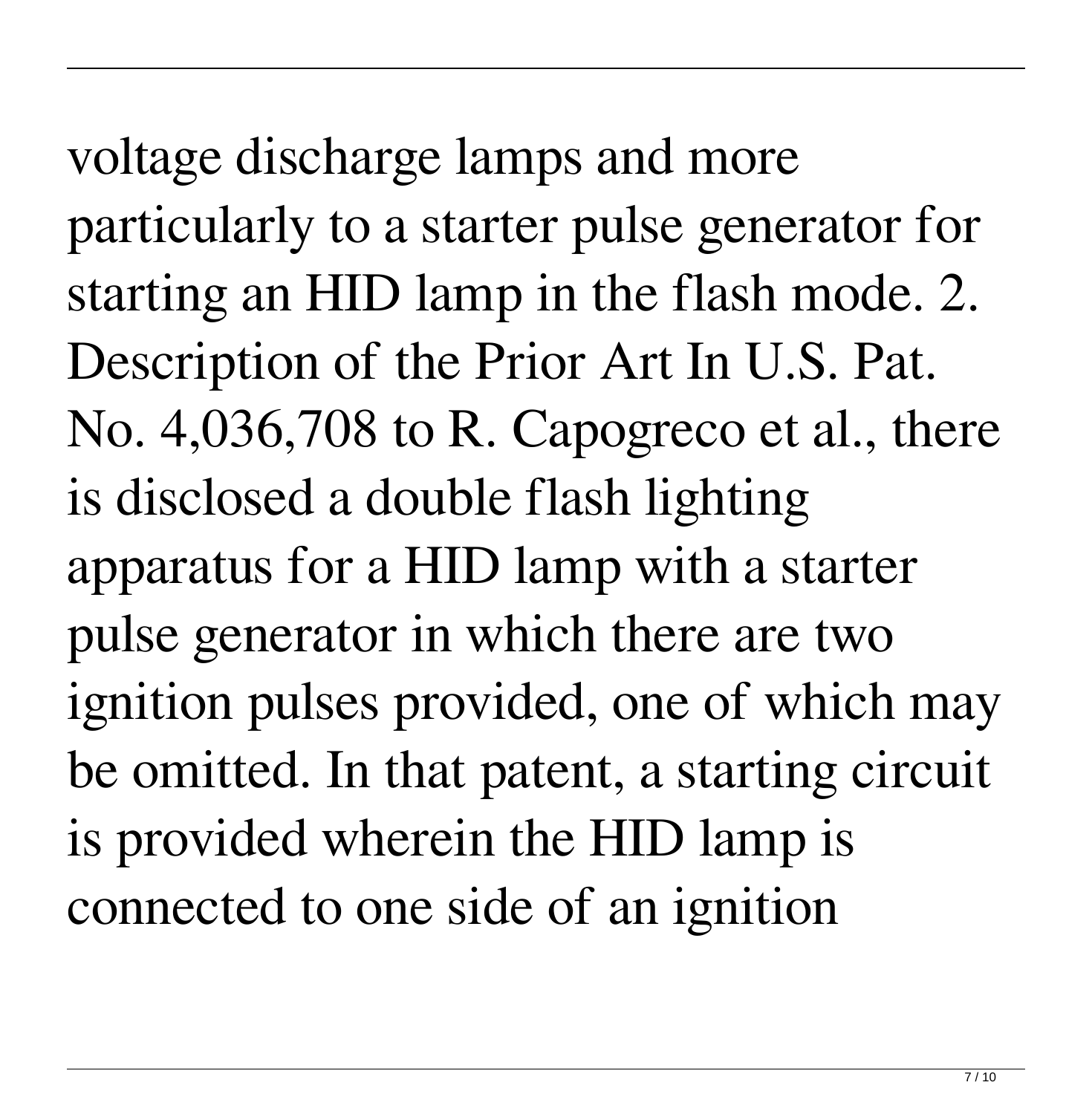inductor and the other side of the inductor is connected to the center tap of a magnetic field coil. The HID lamp is cycled for 30 to 50 milliseconds to a negative DC potential in the order of 100 KV and then flashed for a period of from about 1 to 4 milliseconds at the end of the flashing period. During the flashing period, a pulse of energy is transmitted by the magnetic field coil to the ignition inductor. This pulse is of voltage in the range of from about 5 to 20 KV and a much shorter period of time in duration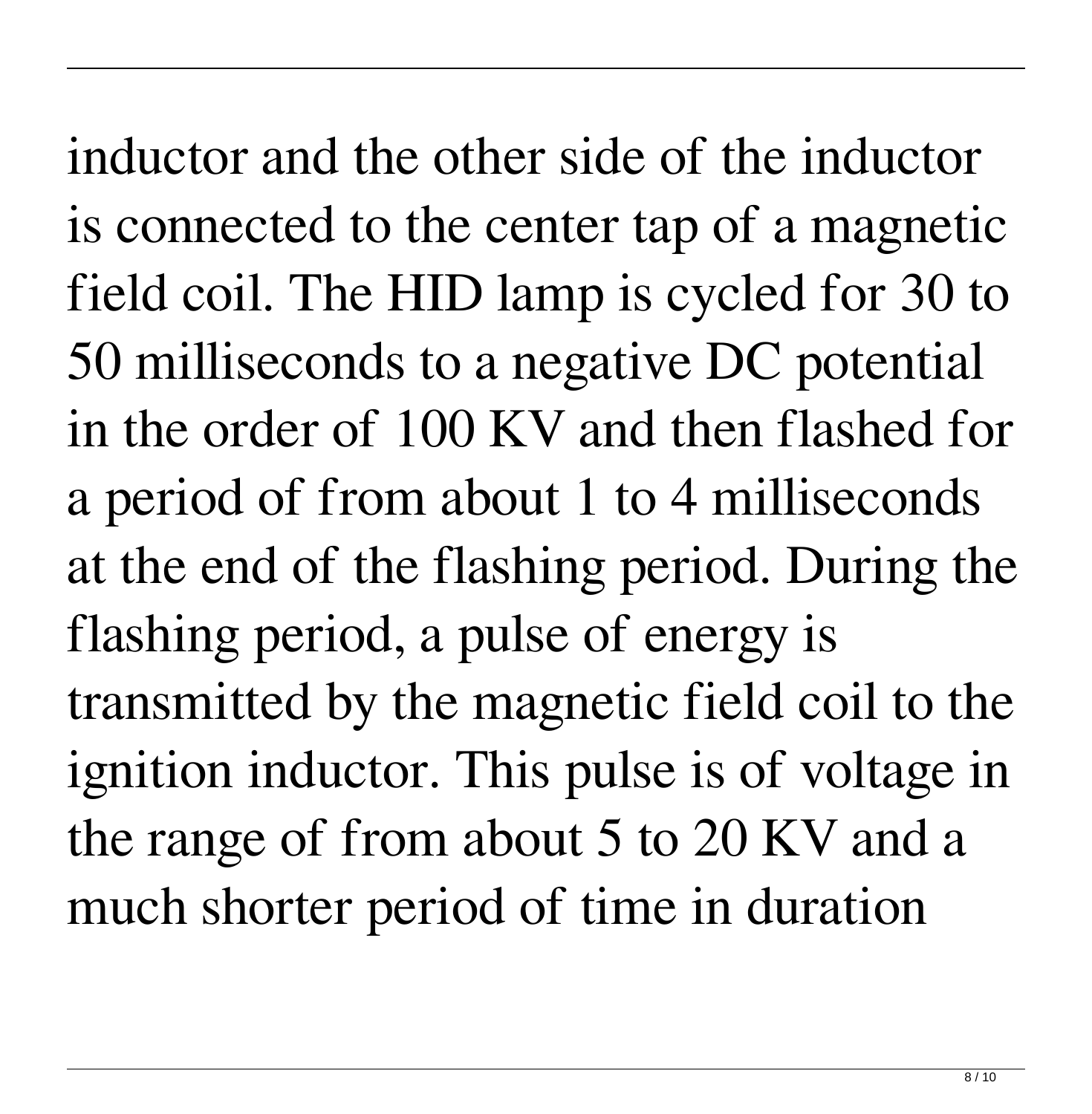than the flashing period. In U.S. Pat. No. 4,033,474 to J. McElroy et al., there is disclosed a high voltage flash start pulse generator for a high voltage HID lamp. In that patent, the HID lamp is cycled for a period of 30 to 50 milliseconds to a negative DC potential in the order of 100 KV and then flashed for a period of from about 1 to 4 milliseconds at the end of the flashing period. During the flashing period, a pulse of energy is transmitted by an electromagnetic coil to the HID lamp to